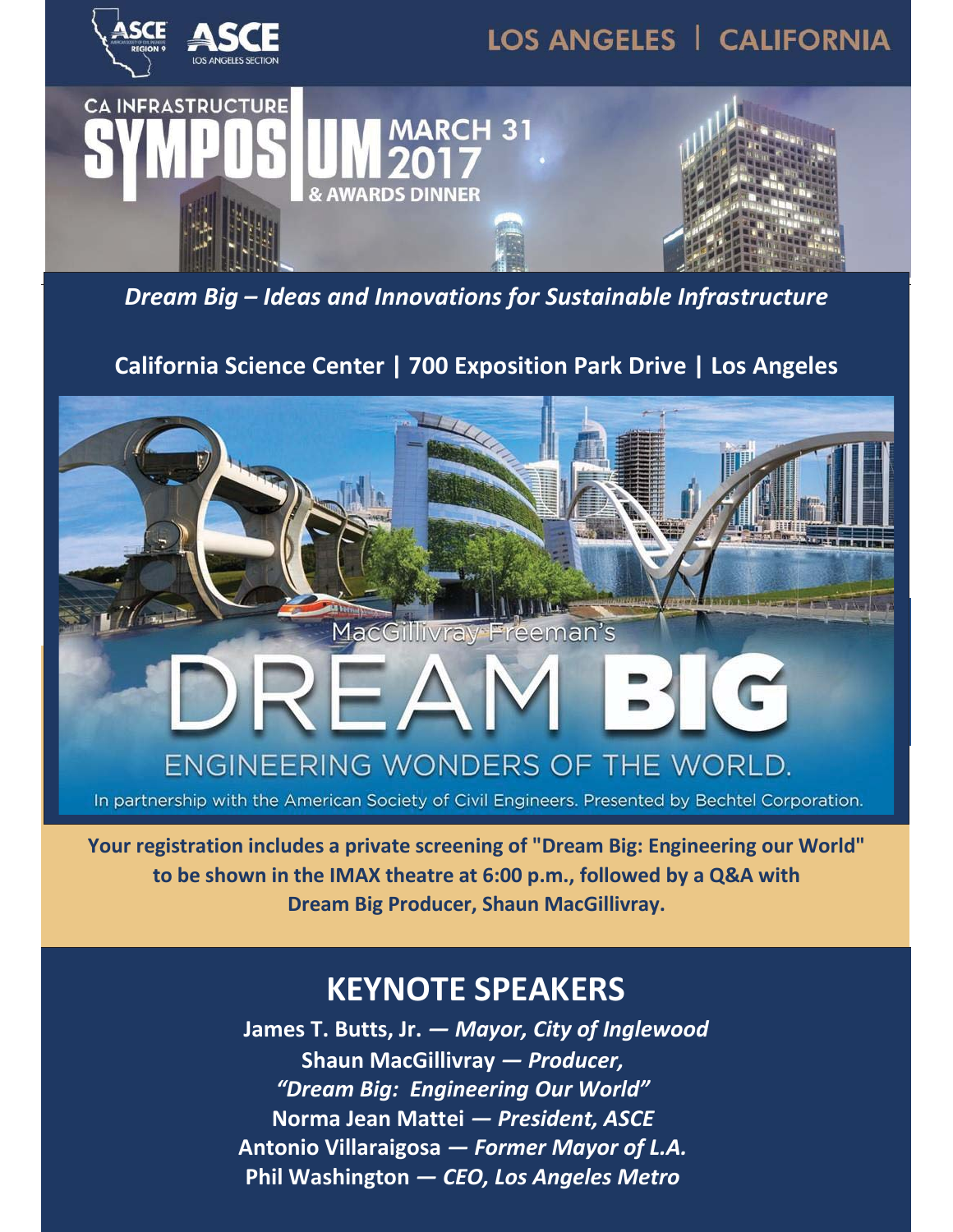#### **WATER TRACK SPEAKERS**

- **• State Water Resources Control Board** *Darrin Polhemus, Deputy Director, Division of Drinking Water*
- **• City of Los Angeles**  *Adel Hagakhalil, Assistant Director of Bureau of Sanitation*
- **• Metropolitan Water District** *John Bednarski, Section Manager, Water Supply Initiatives*
- **• City of San Diego** *Amy Dorman*
- **• Orange County Water District**  *Mike Markus, General Manager*
- **• Mojave Water Agency** *Lance Eckhart*
- **• Santa Ana Watershed Project Authority**  *Mark Norton, Water Resources and Planning Manager*
- **• SCS Engineers** *Chuck Houser, Project Manager, Hydrologist*
- **• Sonoma County Water Agency** *Jay Jasperse, Chief Engineer and Director of Groundwater Management*
- **• City of Los Angeles** *—Deborah Weintraub, Chief Deputy City Engineer Bureau of Engineering*
- **• UC San Diego** *Dr. Martin Ralph, Director Center for Western Weather and Water Extremes*

#### **TRANSPORTATION TRACK SPEAKERS**

- **• California High Speed Rail Authority**  *Noopur Jain, Chief Engineer*
- **• Metrolink**  *Arthur Leahy, Executive Director*
- **• Los Angeles Metro**  *Phil Washington, CEO*
- **• Port of Long Beach**  *Doug Sereno, Director of Program Management*
- **• Port of Los Angeles**  *Tony Gioiello*
- **• Port Hueneme**  *Christina Birdsey, Director of Operations and Engineering*
- **• Port of Long Beach**  *Sean Gamette*
- **• California Transportation Commission**  *Will Kempton, Retired CEO*
- **• Assembly Transportation Committee**  *Honorable Jim Frazier, Chair*
- **• WSP / Parsons Brinckerhoff** *Lauren Isaac, Manager of Sustainable Transportation*
- **• Los Angeles World Airports (LAWA), LAX Landside Access Modernization Program** *— Jacob Adams, Senior Program Manager*
- **• City of Los Angeles Department of Transportation**  *Dan Mitchell, Chief Engineer and Assistant General Manager*

**Special Addition: March 30<sup>th</sup> Envision Training Workshop - USC For more information about the symposium, awards dinner or the workshop, visit www.cais17.org**